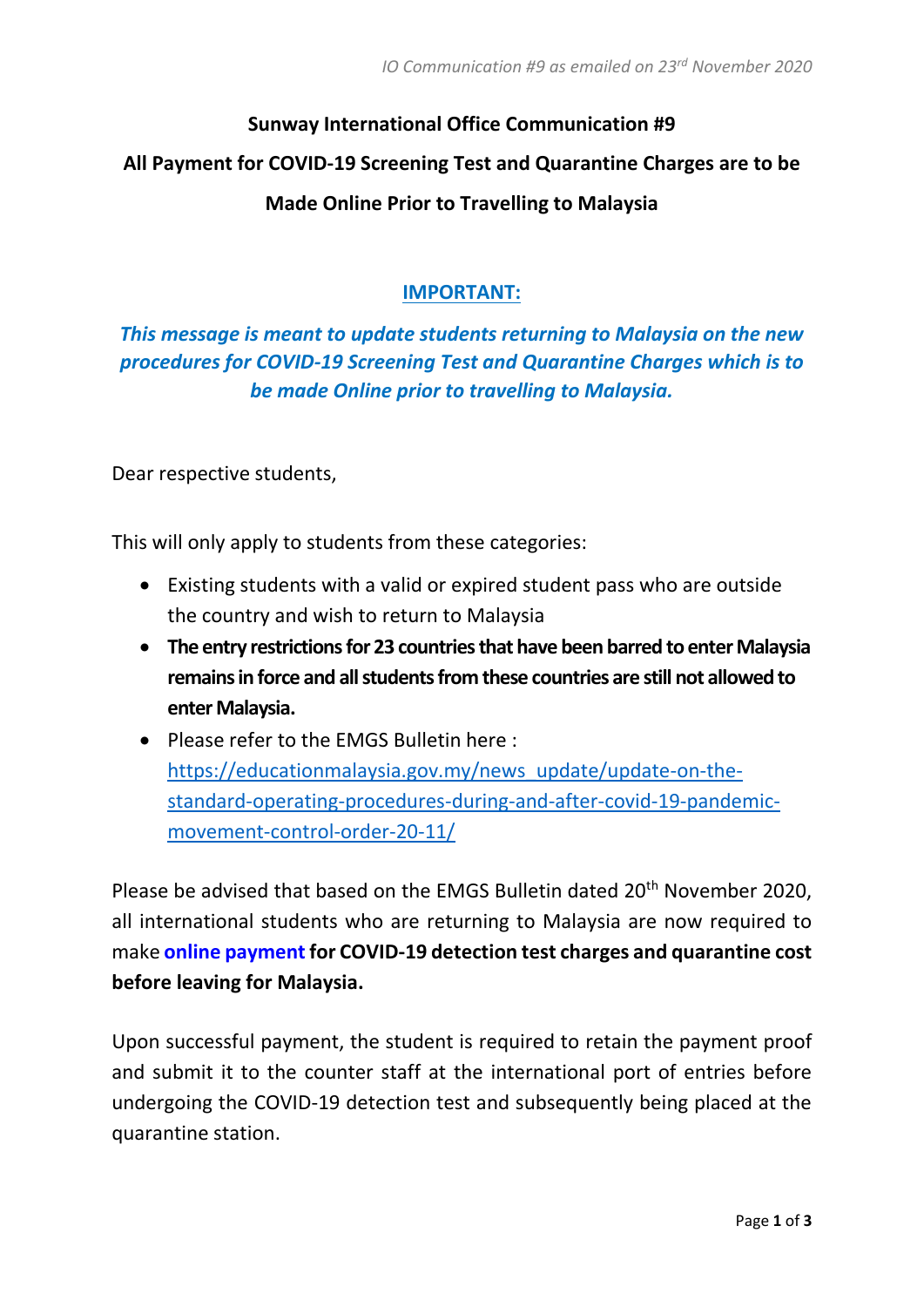For your easy reference, please refer to the steps below:

*How to make online payment for COVID-19 Screening Test and Quarantine Charges?*

• **Step 1:** Go to <https://safetravel.myeg.com.my/>

| <b>External mysafetravel</b>                                                                      | Register<br>Login                                                                                                                                                                       |
|---------------------------------------------------------------------------------------------------|-----------------------------------------------------------------------------------------------------------------------------------------------------------------------------------------|
| Payment of COVID-19 Screening Tests and Quarantine Charges for<br>Travellers coming into Malaysia | MySafeTravel is a COVID-19 screening and<br>accommodation arrangement service provided<br>by MY E.G. Services Berhad with the approval<br>of Kementerian Kesihatan Malaysia (KKM). This |
| ๋<br>1 pax                                                                                        | service is open to both Malaysians and non-<br>Malaysians, and aims to provide a fast, safe,                                                                                            |
| Select Mode of Transportation V<br>Select Entry Point<br>$\mathbf x$<br>∙<br>$\checkmark$         | and seamless process for travellers coming into<br>Malaysia. Upon completion of payment,                                                                                                |
|                                                                                                   | travellers will be provided with the QR code<br>that is used by Government of Malaysia for                                                                                              |
| m<br>Select Preferred Arrival Date                                                                | entry verification.                                                                                                                                                                     |
|                                                                                                   | Easy                                                                                                                                                                                    |
| Login                                                                                             | - Just fill in your particulars, proceed to<br>payment and you're done.                                                                                                                 |
|                                                                                                   | Flexible                                                                                                                                                                                |
|                                                                                                   | - You may choose your preferred quarantine                                                                                                                                              |
|                                                                                                   | accommodation and bespoke amenities.                                                                                                                                                    |
|                                                                                                   | Confirmation                                                                                                                                                                            |
|                                                                                                   | - An official and unique OR code will be                                                                                                                                                |
|                                                                                                   | designated to you upon completion of payment.                                                                                                                                           |
|                                                                                                   | Your personal QR code will be utilized for                                                                                                                                              |
|                                                                                                   | verification by the Government of Malaysia                                                                                                                                              |

- **Step 2:** Once registered, kindly log in and continue to fill in the required personal and quarantine details. Kindly ensure all your details are accurate at the summary payment page before proceeding to make payment.
- **Step 3:** After successful payment, proceed to download the MyQR by MyEG mobile app and log in with your registered account.
- **Step 4:** You will also receive an email with your receipt, which can be printed out for verification.
- **Step 5:** Present the QR code generated from the mobile app to the international port of entries counter. Once the QR code is verified, kindly proceed to Immigration.